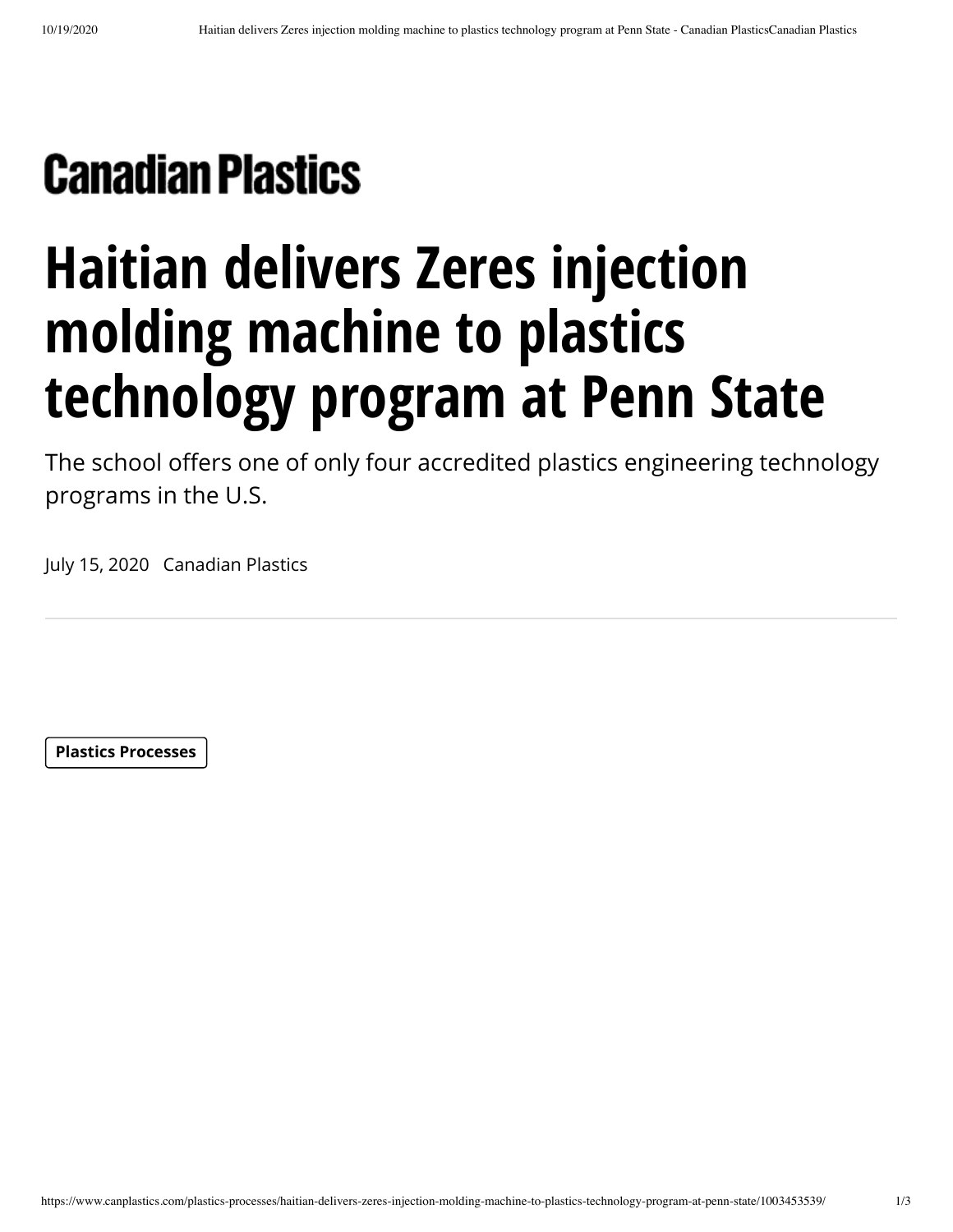

The plastics processing lab in the Jack Burke Research and Economic Development Center at Penn State Behrend in Erie, Penn. – one of only four accredited plastics engineering technology programs in the U.S. - has taken delivery of a 101-ton Zhafir Zeres injection molding machine from Absolute Haitian.

The consigned electric press with a 3.21-ounce shot size is equipped with integrated hydraulics for core pull, ejectors, carriage movement, and optional valve gates. Special options on the ZE 900/210 include processing capability for MuCell microcellular foaming technology from Trexel and software for iMflux low-constant-pressure injection molding. The Penn State Behrend lab has consignment agreements with Trexel and iMflux for the deployment of these technologies.

The team at Penn State Behrend took delivery of the ZE 900/210 on July 9, according to a release from Penn State Behrend, and the Zeres machine will be in operation in time for fall undergraduate classes, Plastics Training Academy classes, tutorials and conferences.